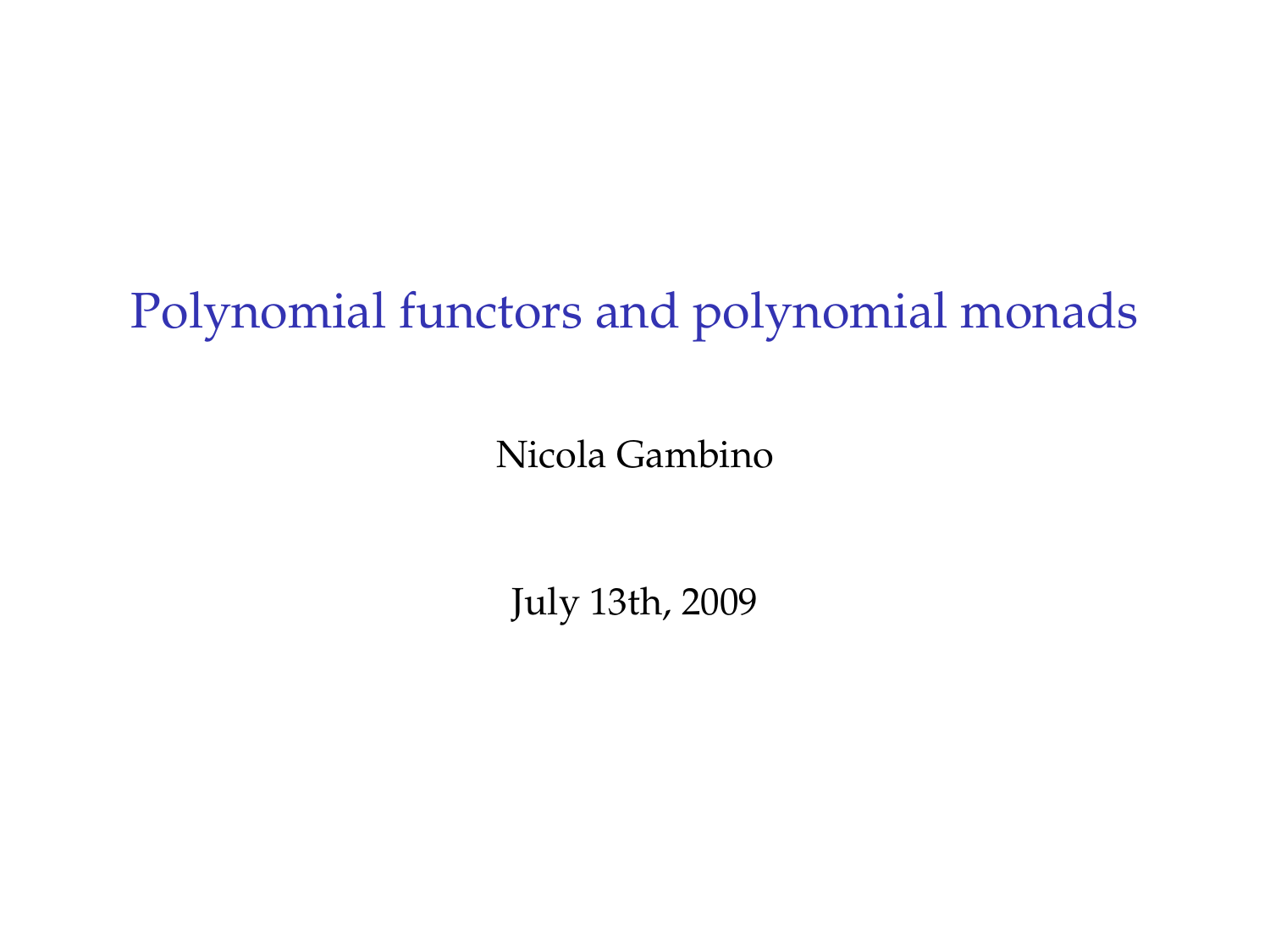## Example

#### A **natural numbers object** in a category C consists of

$$
\blacktriangleright \ (\,\mathbb{N}\,,\ 1 + \mathbb{N} \to \mathbb{N}\,)
$$

such that for all

 $\blacktriangleright$   $(X, 1 + X \rightarrow X)$ 

there exists a unique  $\theta : \mathbb{N} \to X$  such that



commutes.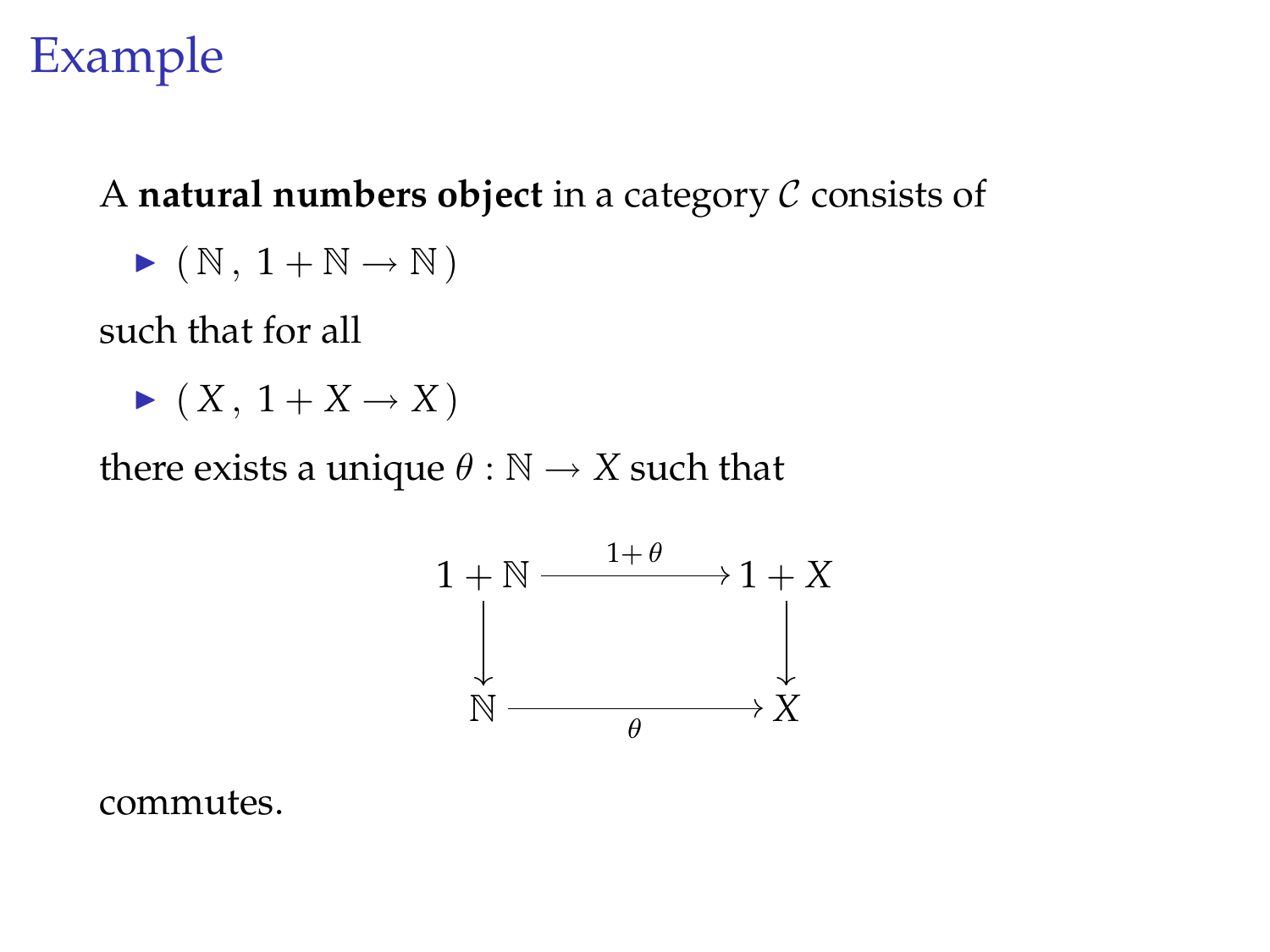## The theory of polynomial functors

- $\triangleright$  Similar analysis for a wide class of inductively-defined sets
- $\blacktriangleright$  Applications to free constructions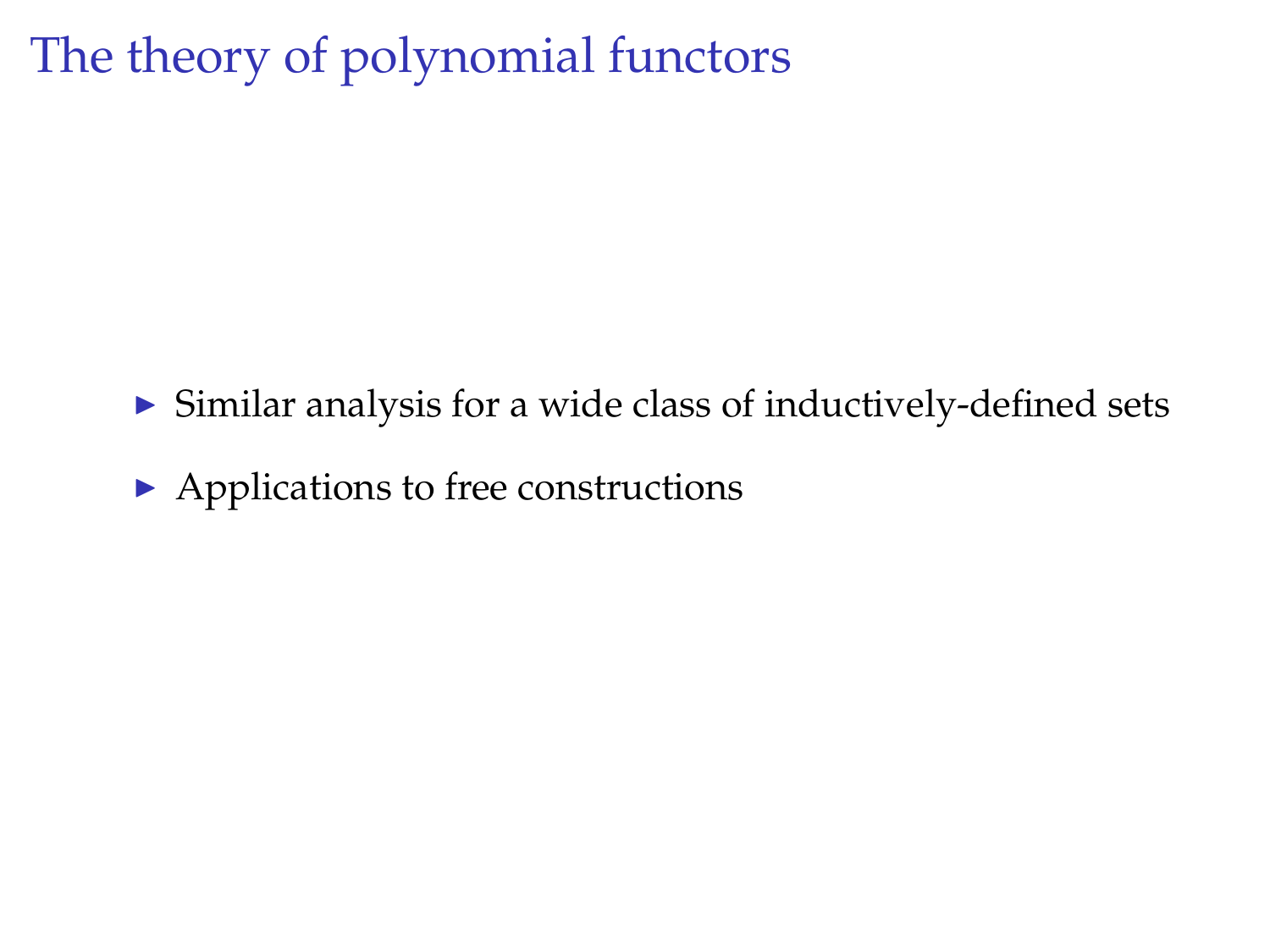### **Outline**

#### **1. Background**

- $\blacktriangleright$  Endofunctors and their algebras
- $\blacktriangleright$  Locally cartesian closed categories
- **2. Polynomial functors in a single variable**
- **3. Polynomial functors in many variables**
- **4. Free monads**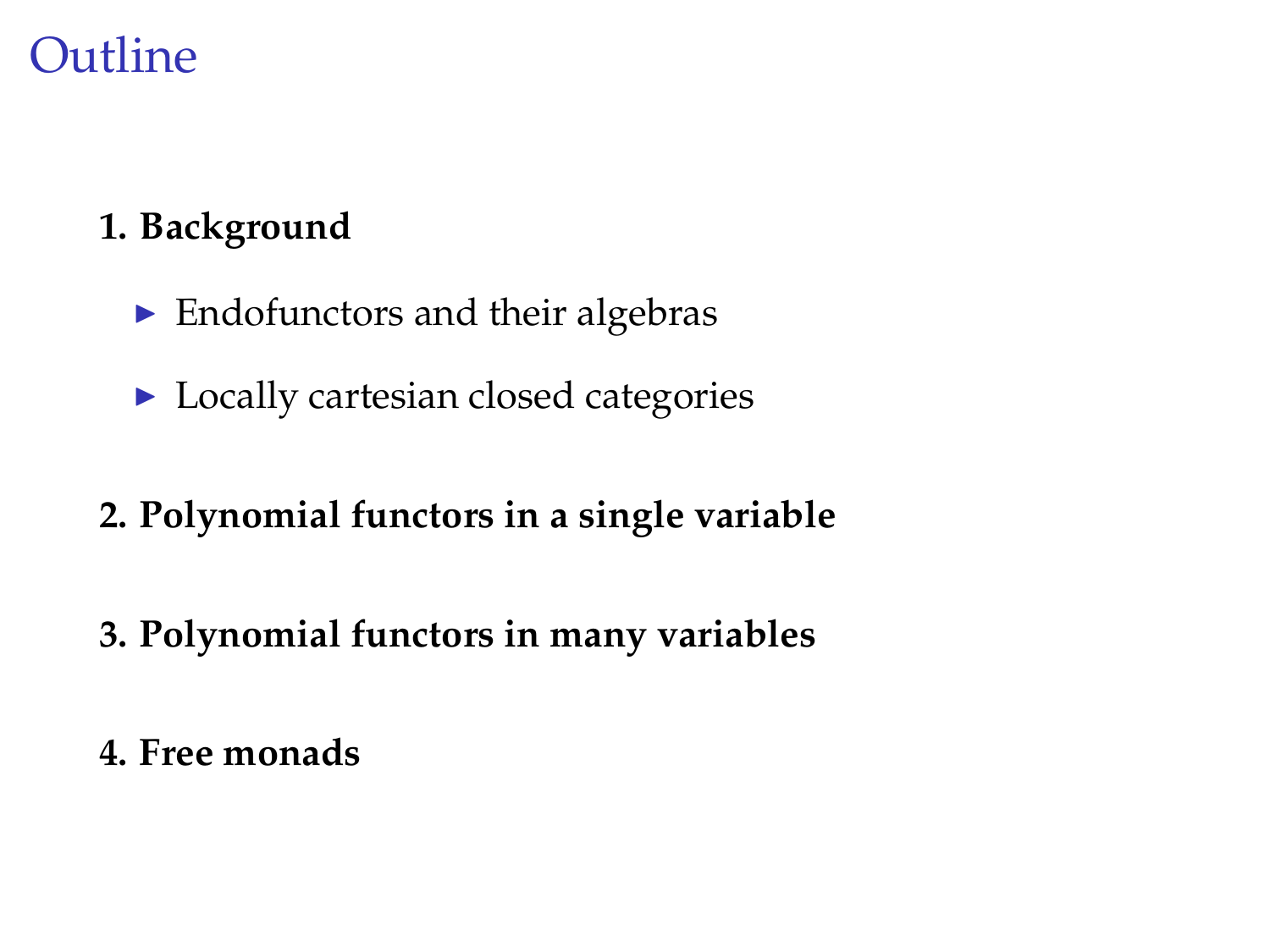### Endofunctors and their algebras

Let  $P: \mathcal{C} \to \mathcal{C}$  be an endofunctor.

The category *P*-Alg is defined as follows.

 $\blacktriangleright$  **Objects:**  $(X, PX \rightarrow X)$ 



Forgetful functor  $U : P\text{-}Alg \to C$ .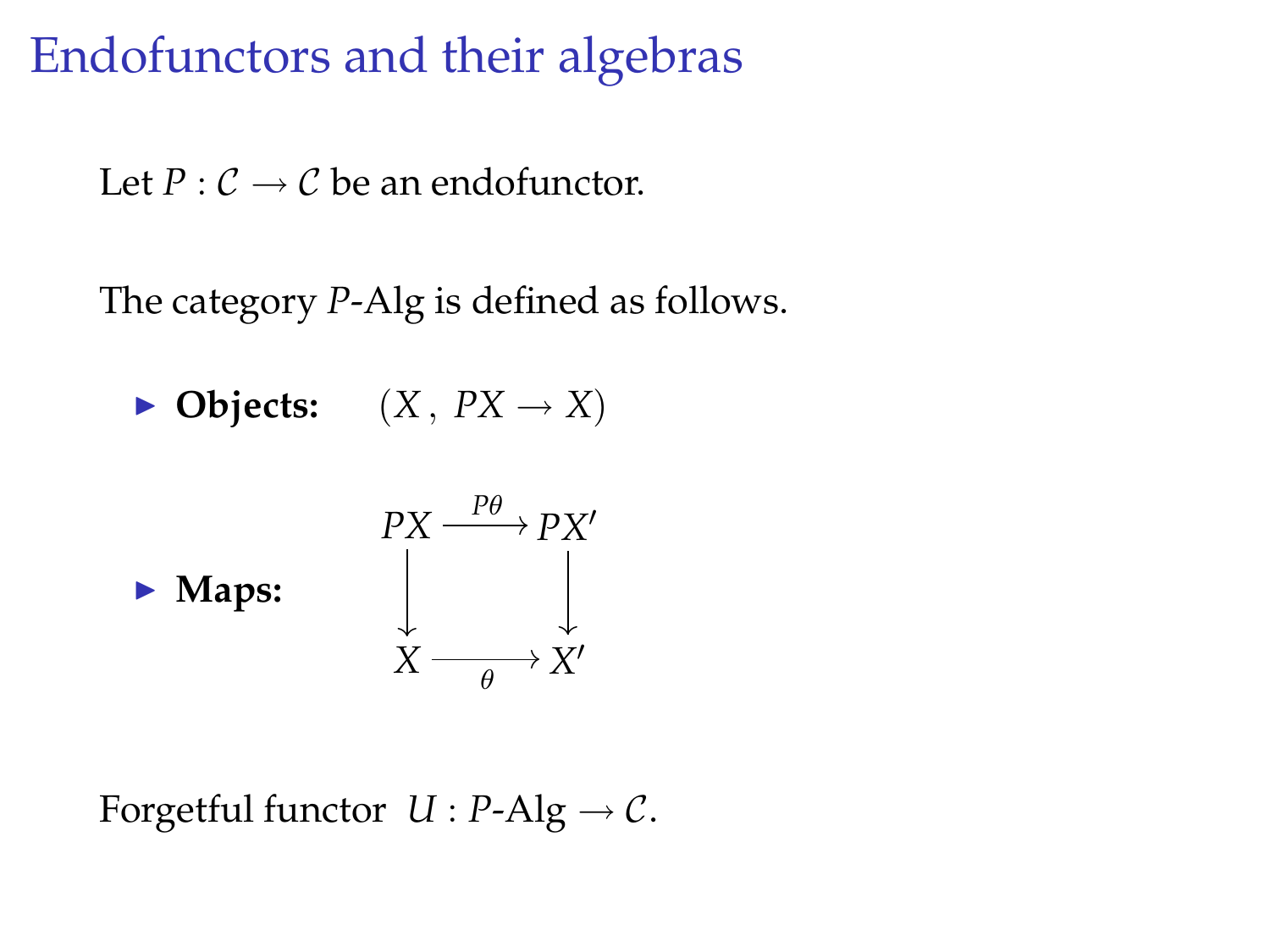An **initial algebra** for *P* is an initial object in *P*-Alg. Explicitly:

 $\blacktriangleright$   $(W, PW \rightarrow W)$ 

such that for all

 $\blacktriangleright$   $(X, PX \rightarrow X)$ 

there exists a unique  $\theta$  :  $W \rightarrow X$  such that

$$
PW \xrightarrow{P\theta} PX
$$
  
\n
$$
\downarrow \qquad \qquad \downarrow
$$
  
\n
$$
W \xrightarrow{\qquad \theta} X
$$

commutes.

Lambek's Lemma. 
$$
PW \xrightarrow{\cong} W
$$
.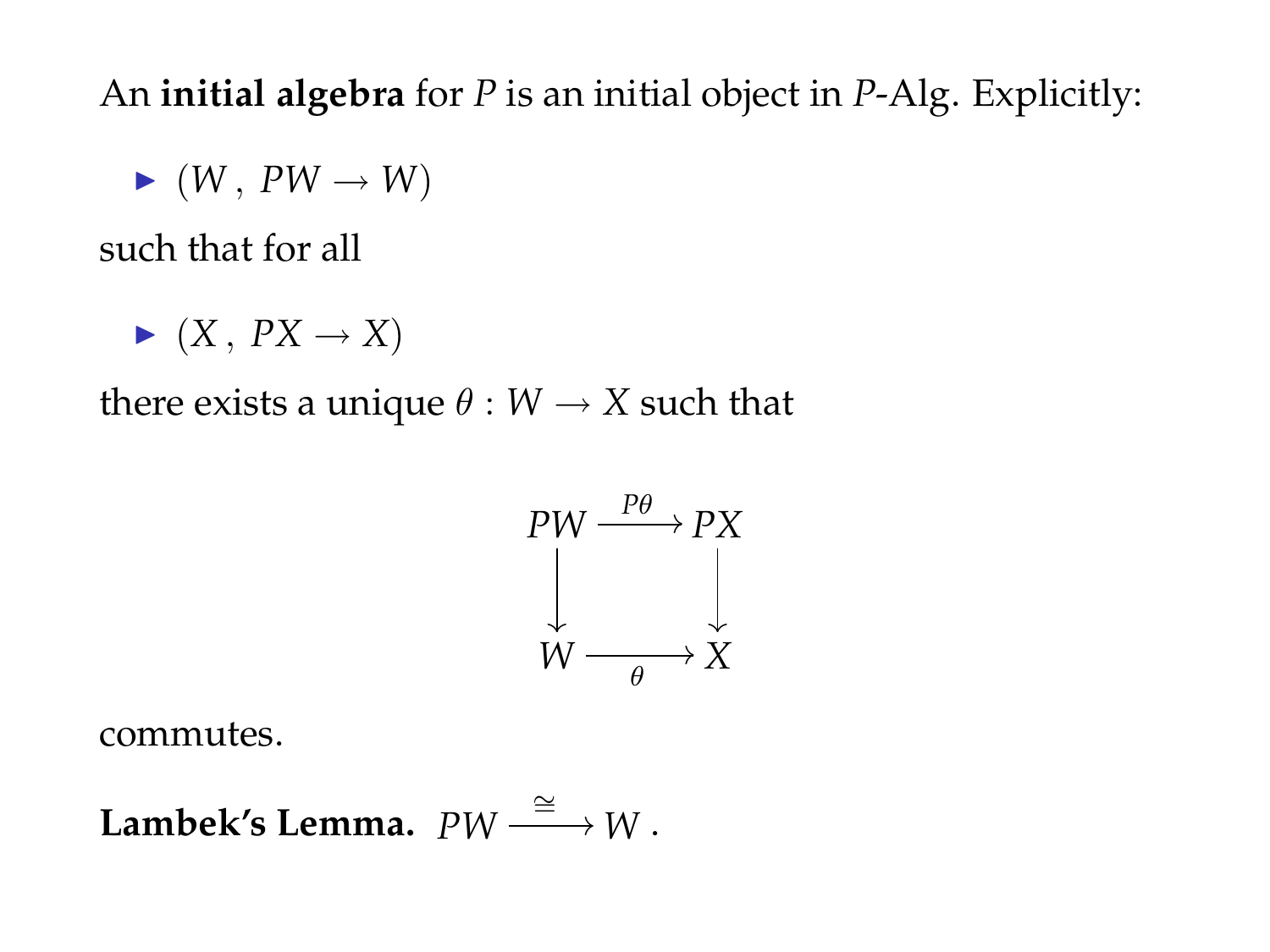## Example

#### The object of natural numbers is the initial algebra for

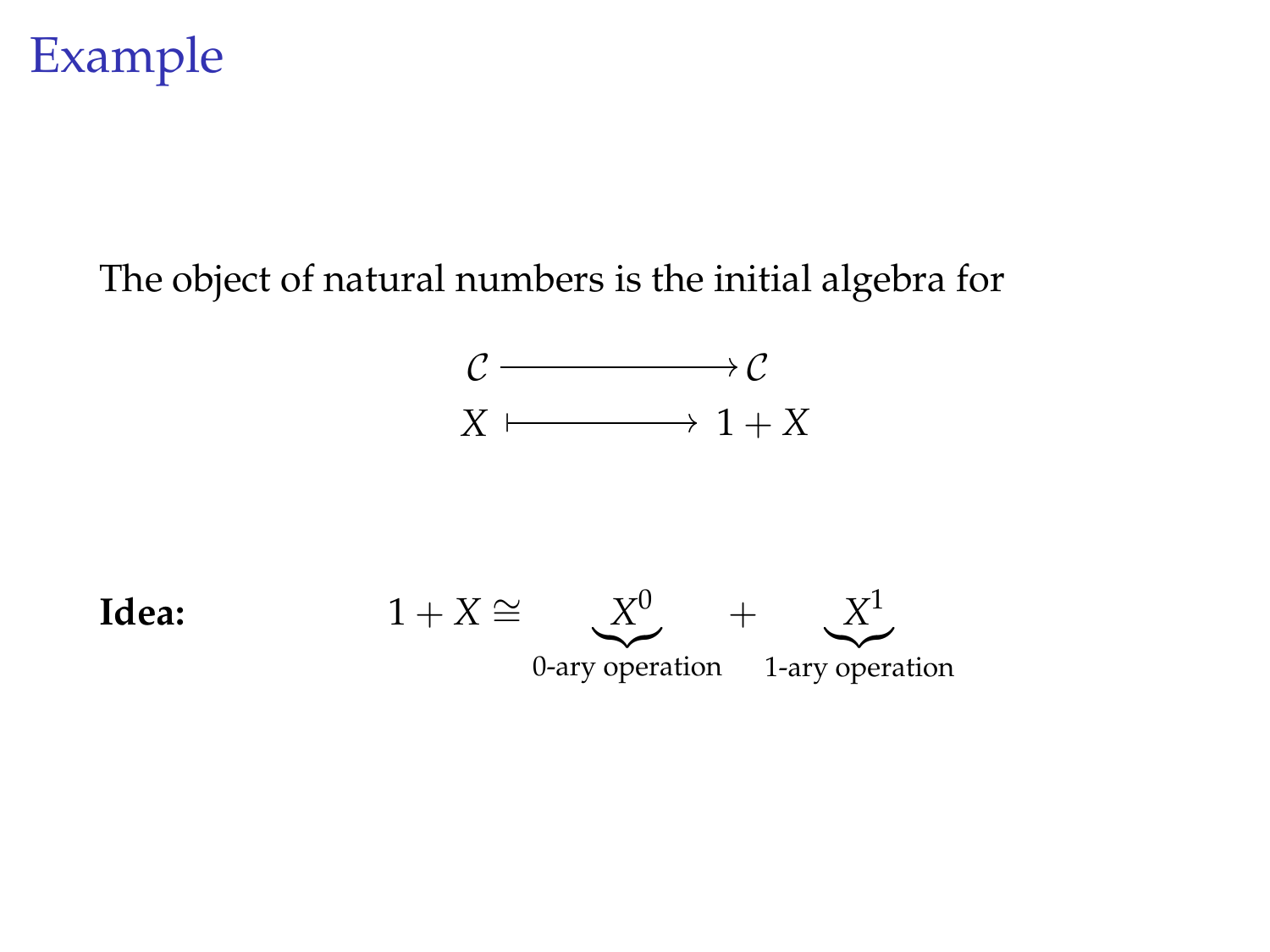Locally cartesian closed categories

Let  $\mathcal E$  be a category.

For  $A \in \mathcal{E}$ , the **slice category**  $\mathcal{E}/A$  is defined as follows.

 $\blacktriangleright$  **Objects:**  $(X, X \rightarrow A)$ 

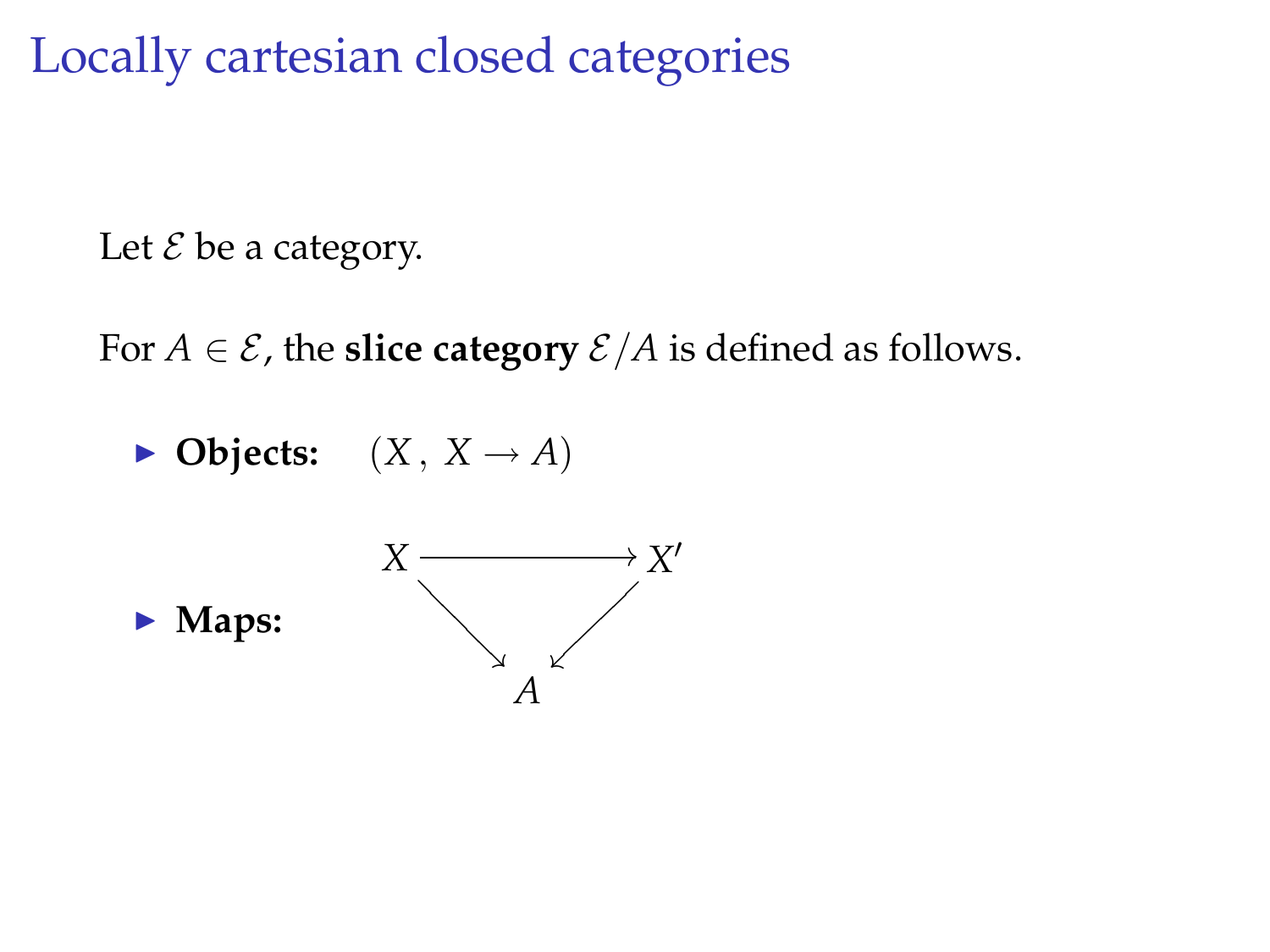**Definition.** We say that  $\mathcal E$  is locally cartesian closed if

- $\triangleright$   $\epsilon$  has finite limits
- $\triangleright$  *E*/*A* is a cartesian closed category for all  $A \in \mathcal{E}$ .

We also assume that  $\mathcal E$  has finite disjoint coproducts.

#### **Examples:**

- ► Set
- ► Variants of **Top**
- $\blacktriangleright$  Psh(*C*)
- $\blacktriangleright$  Sh(*C*, *J*)
- $\blacktriangleright$  Every elementary topos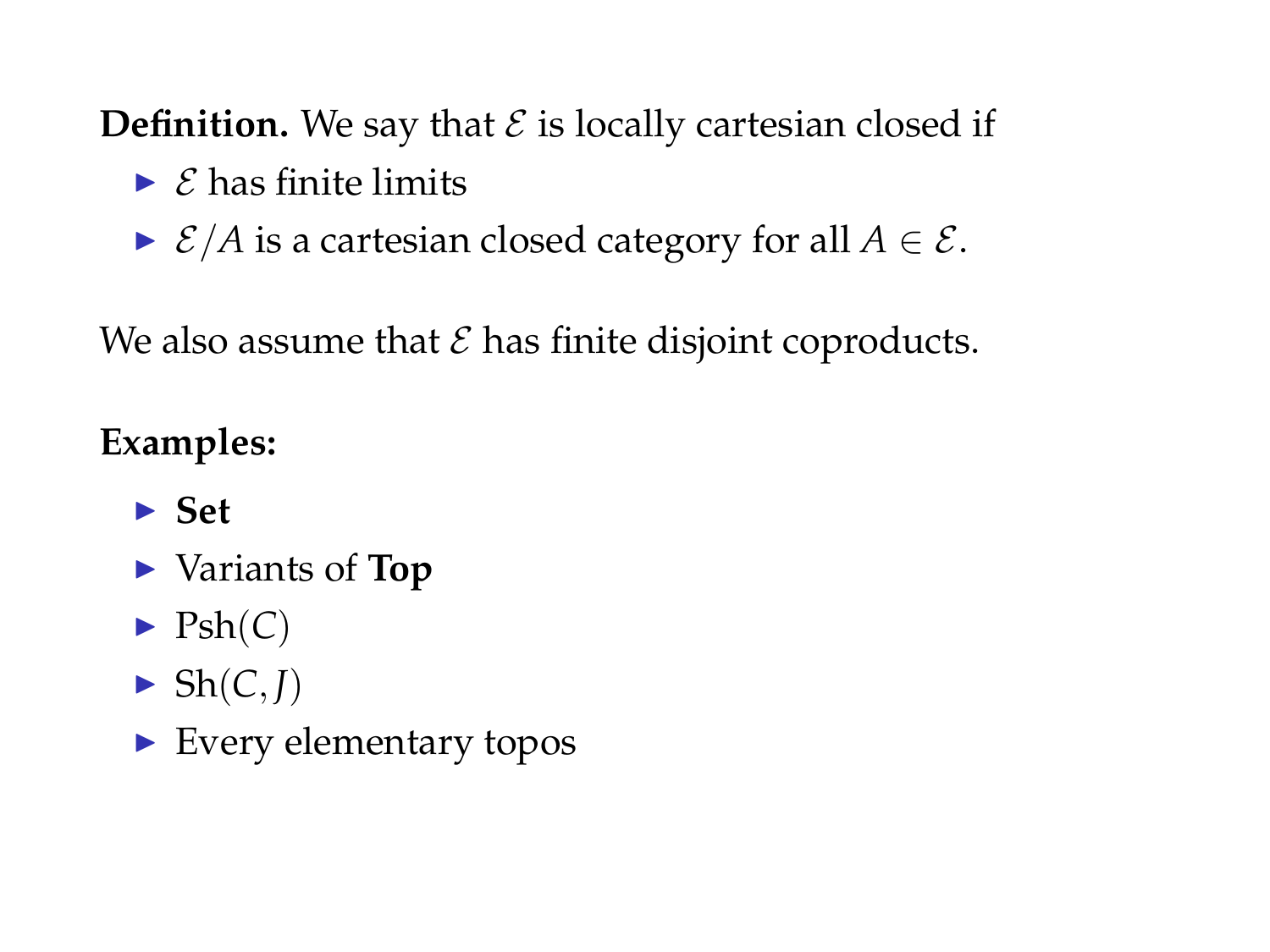The **internal language** of  $\mathcal{E}$  is an extensional dependent type theory with rules for the following forms of type:

0, 1, 
$$
Id_A(a, b)
$$
,  $A \times B$ ,  $B^A$ ,  $A + B$ ,  

$$
\sum_{a \in A} B_a
$$
,  $\prod_{a \in A} B_a$ 

**Idea.** Identify  $(X, X \rightarrow A)$  with  $(X_a | a \in A)$ .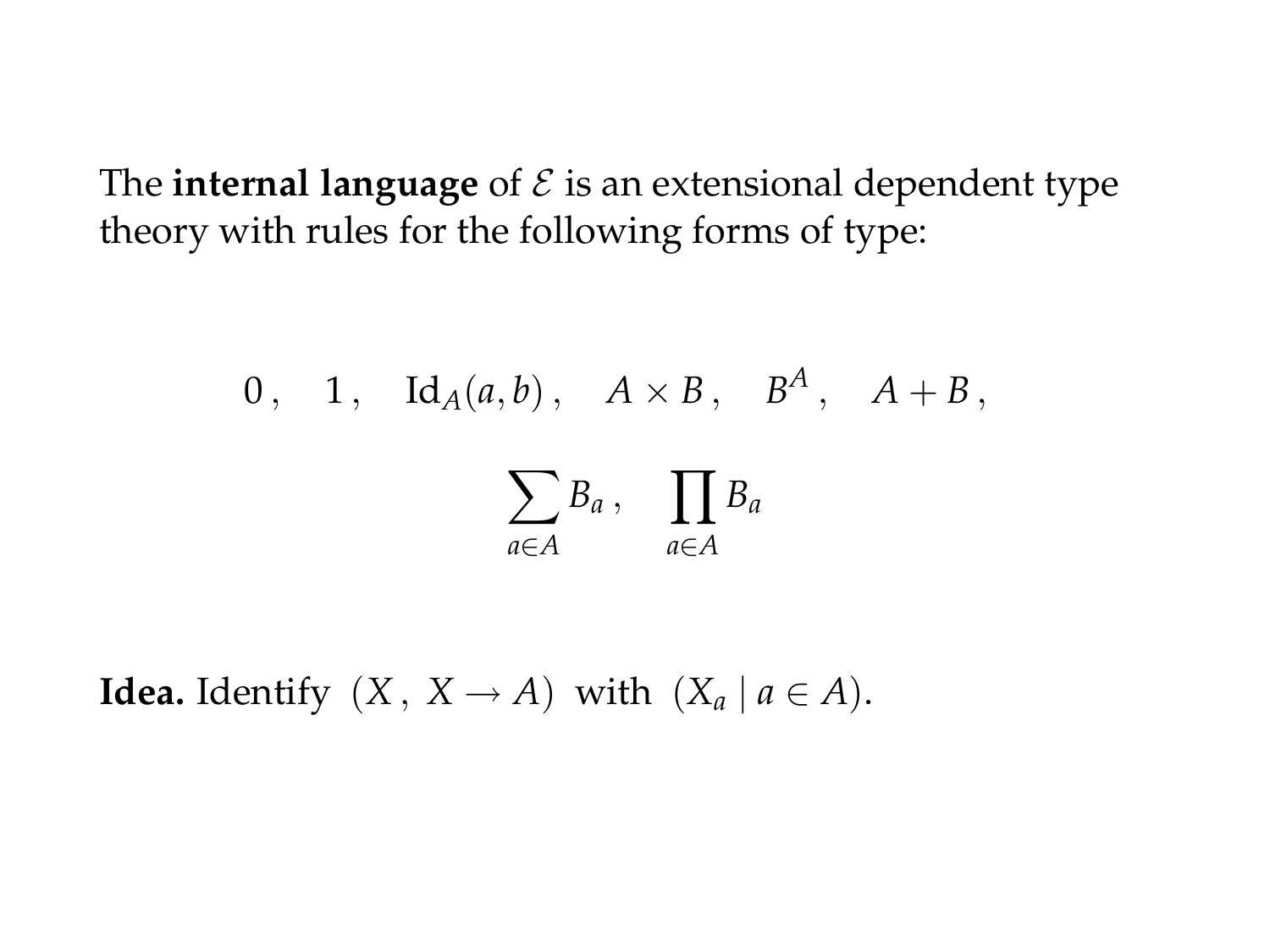Given  $f : B \to A$ , we can define three functors.

**Example 2 Reindexing:** 

$$
(X_a \mid a \in A) \mapsto (X_{f(b)} \mid b \in B)
$$

 $\blacktriangleright$  Sum:

$$
(X_b \mid b \in B) \mapsto \left(\sum_{b \in B_a} X_b \mid a \in A\right)
$$

▶ **Product:** 

$$
(X_b \mid b \in B) \mapsto \left(\prod_{b \in B_a} X_b \mid a \in A\right).
$$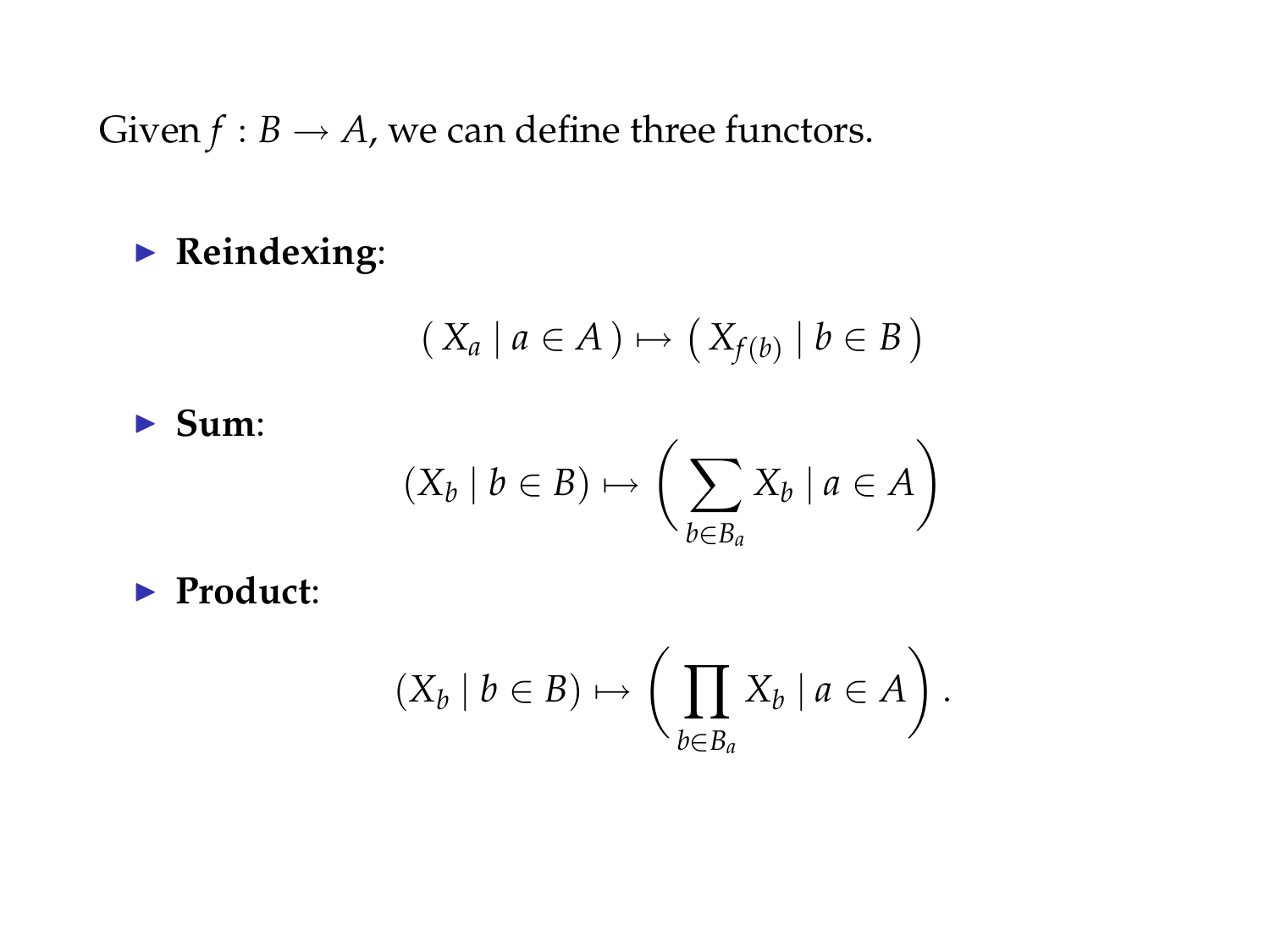Polynomial functors in a single variable

Given  $f : B \to A$ , we define the **polynomial functor** 



**Idea.**  $(B_a \mid a \in A)$  as a signature.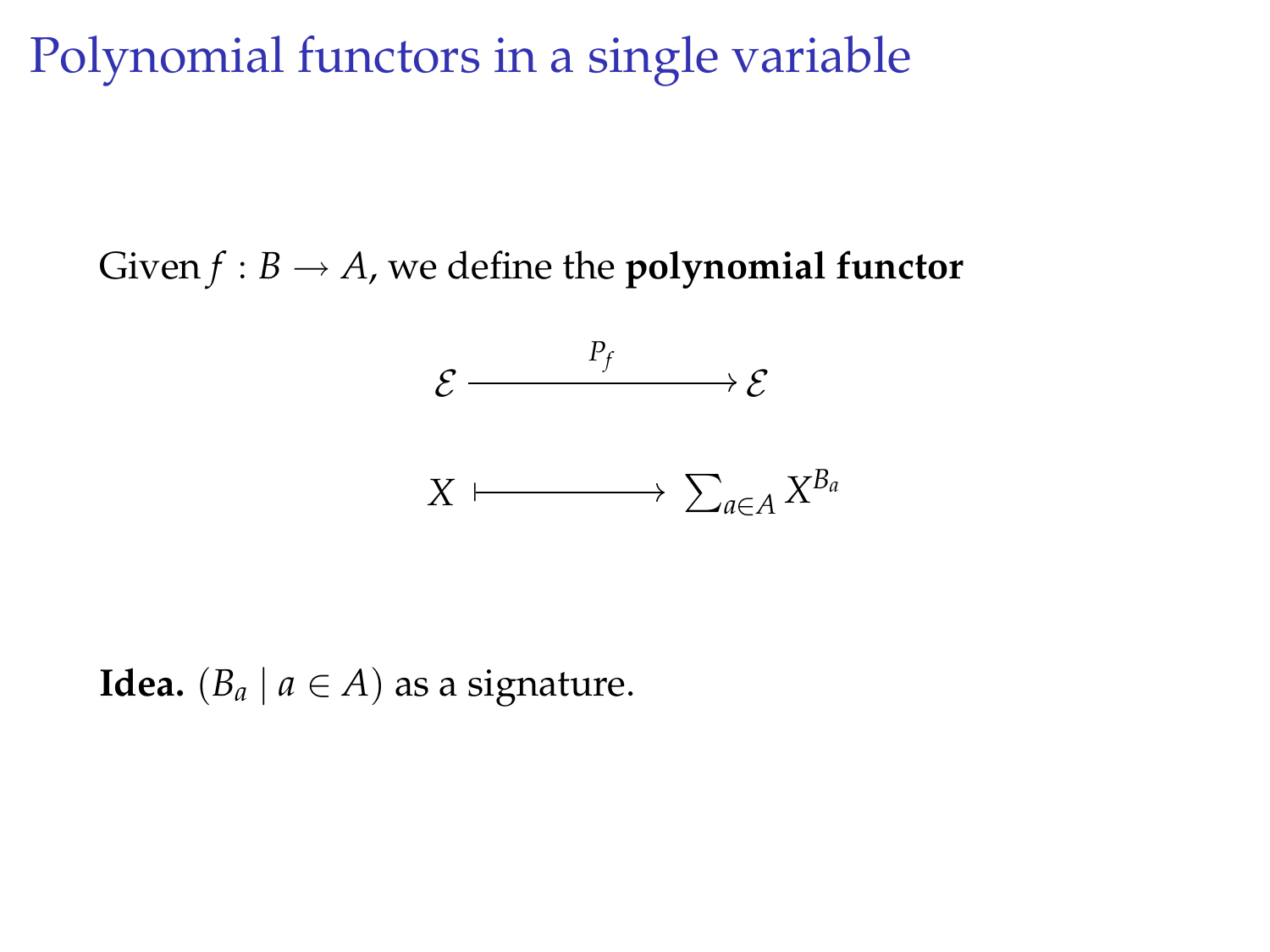### W-types

The initial algebra for  $P_f : \mathcal{E} \to \mathcal{E}$ 

$$
\blacktriangleright (W, \, \textit{sup}_W : P_f(W) \to W)
$$

is called the **W-type** of  $f : B \to A$ .

For  $a \in A$  and  $h \in W^{B_a}$ , we think of  $sup_W(a, h) \in W$  as the tree

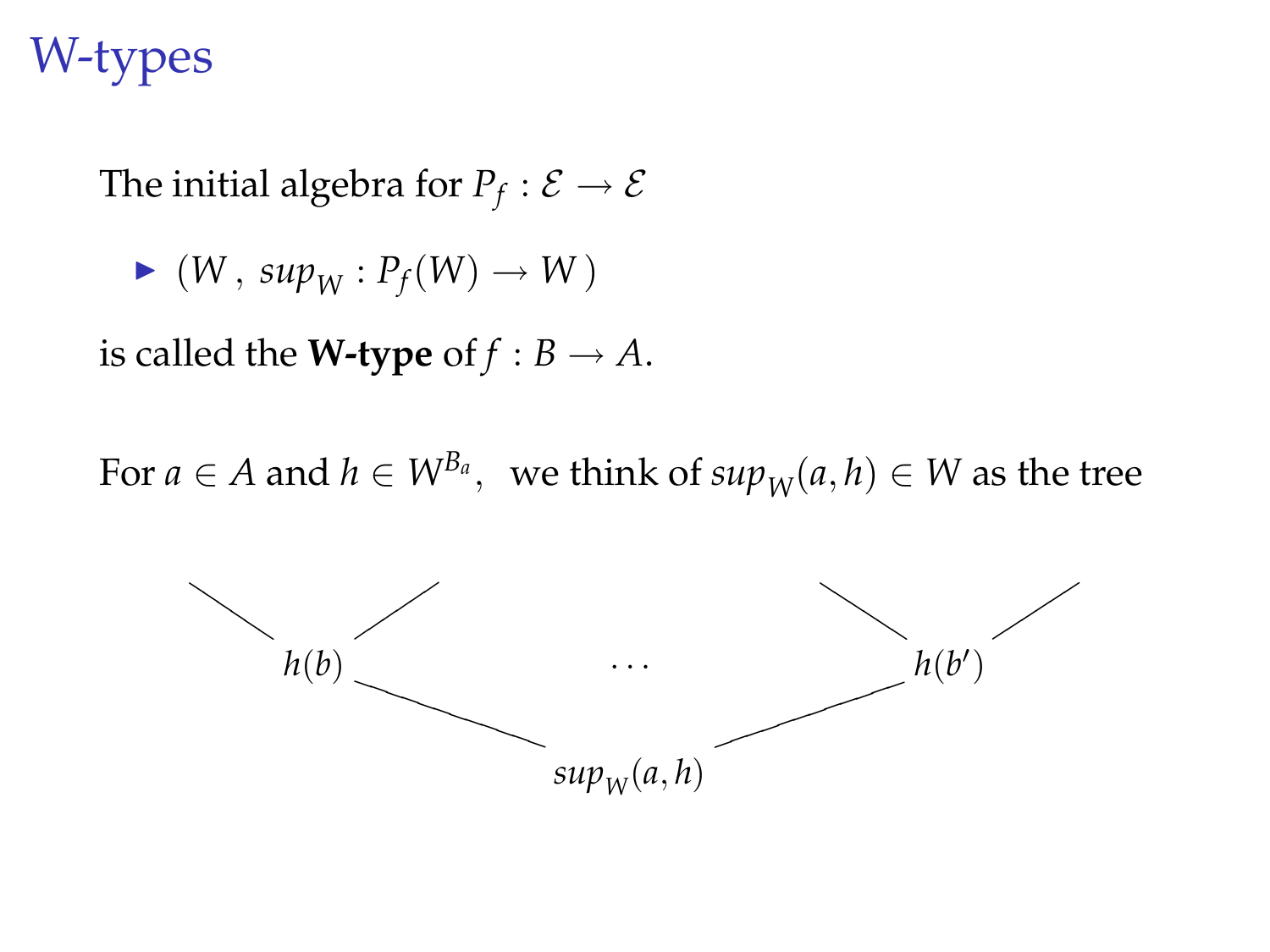### Examples of W-types



Second number class



 $List(A)$ 

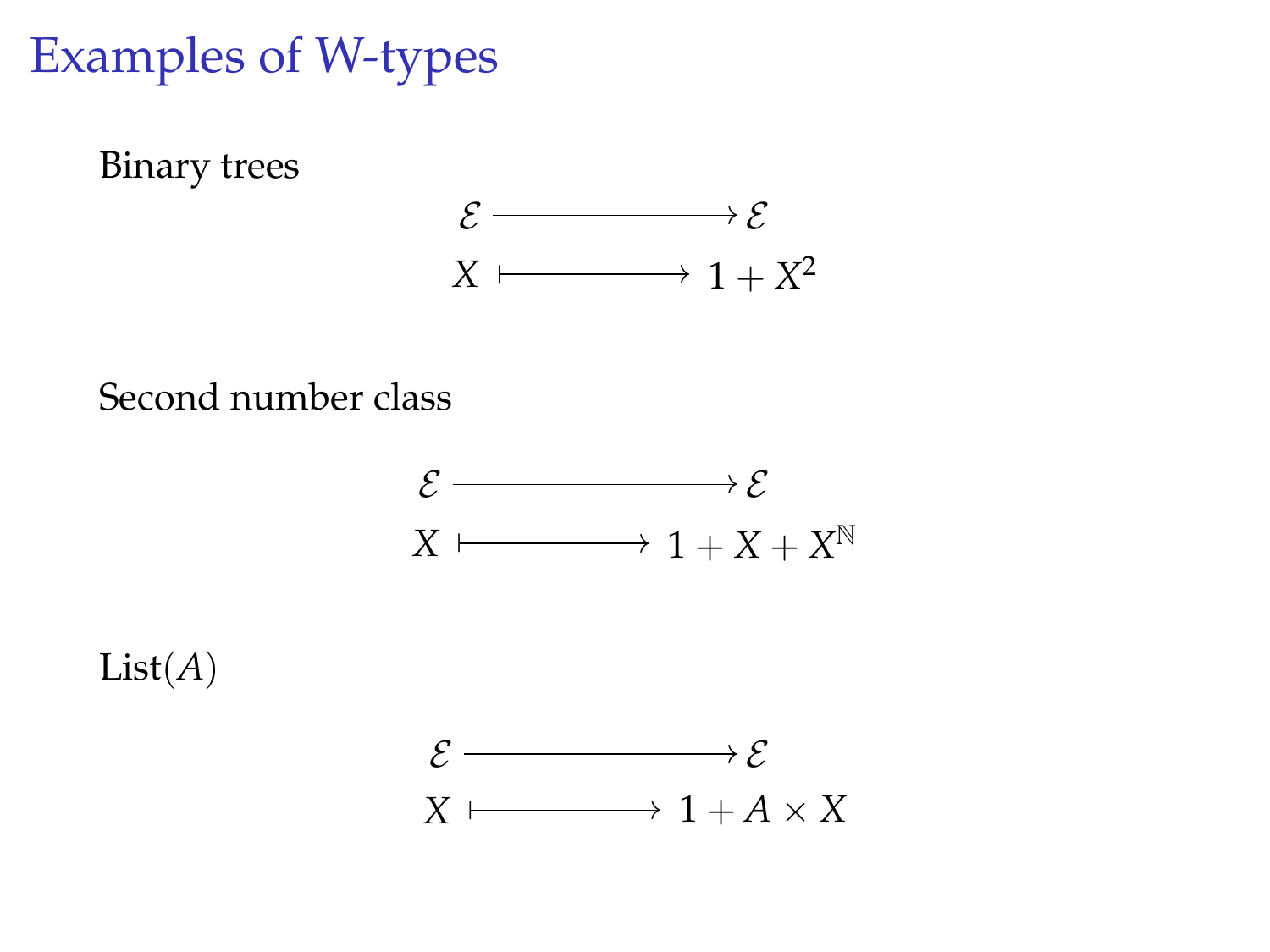Polynomial functors in many variables



**Idea.**  $(B_a \mid a \in A)$  as an *I*-sorted signature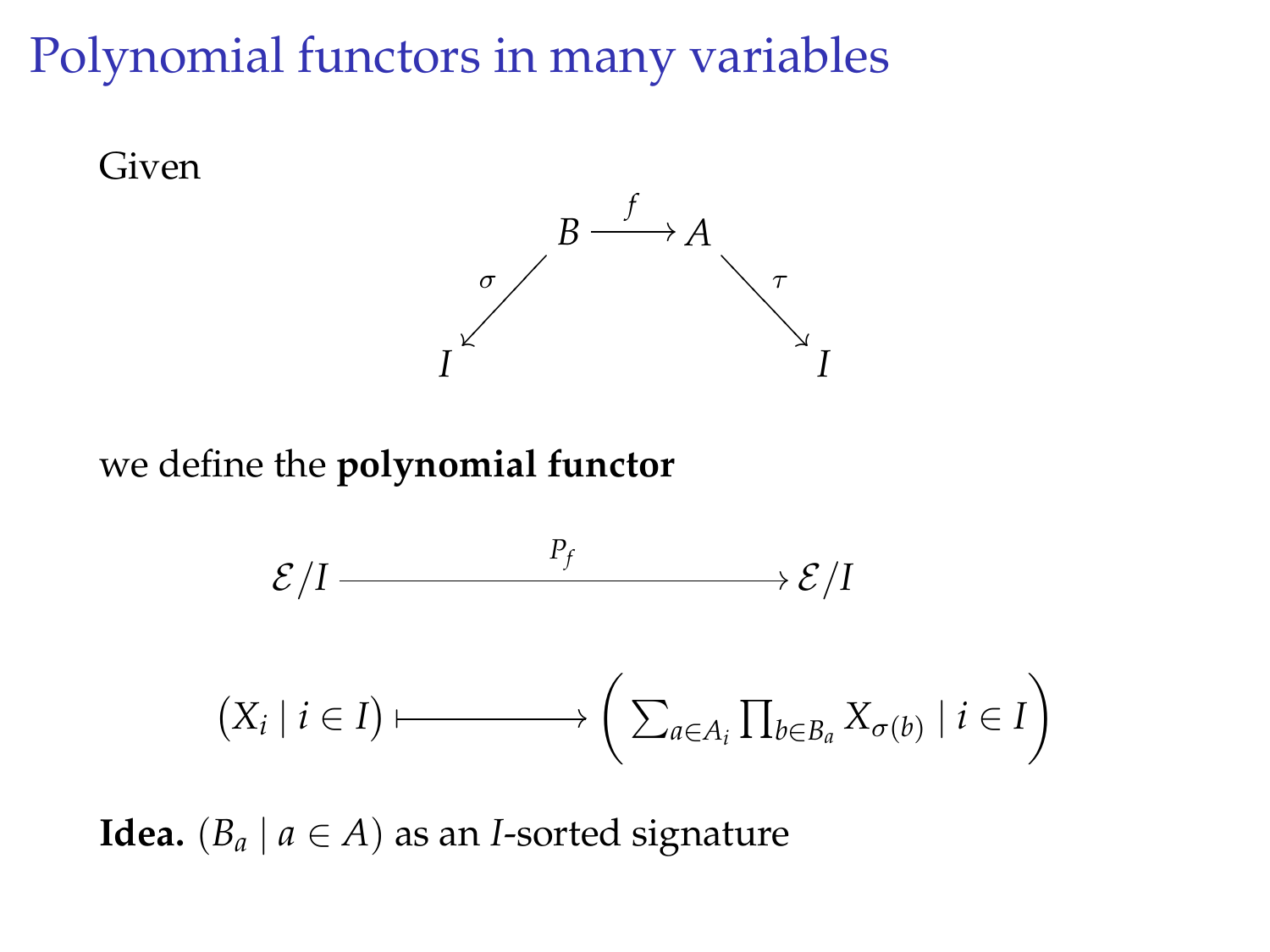## Examples

#### Polynomial functors in one variable



Linear functors



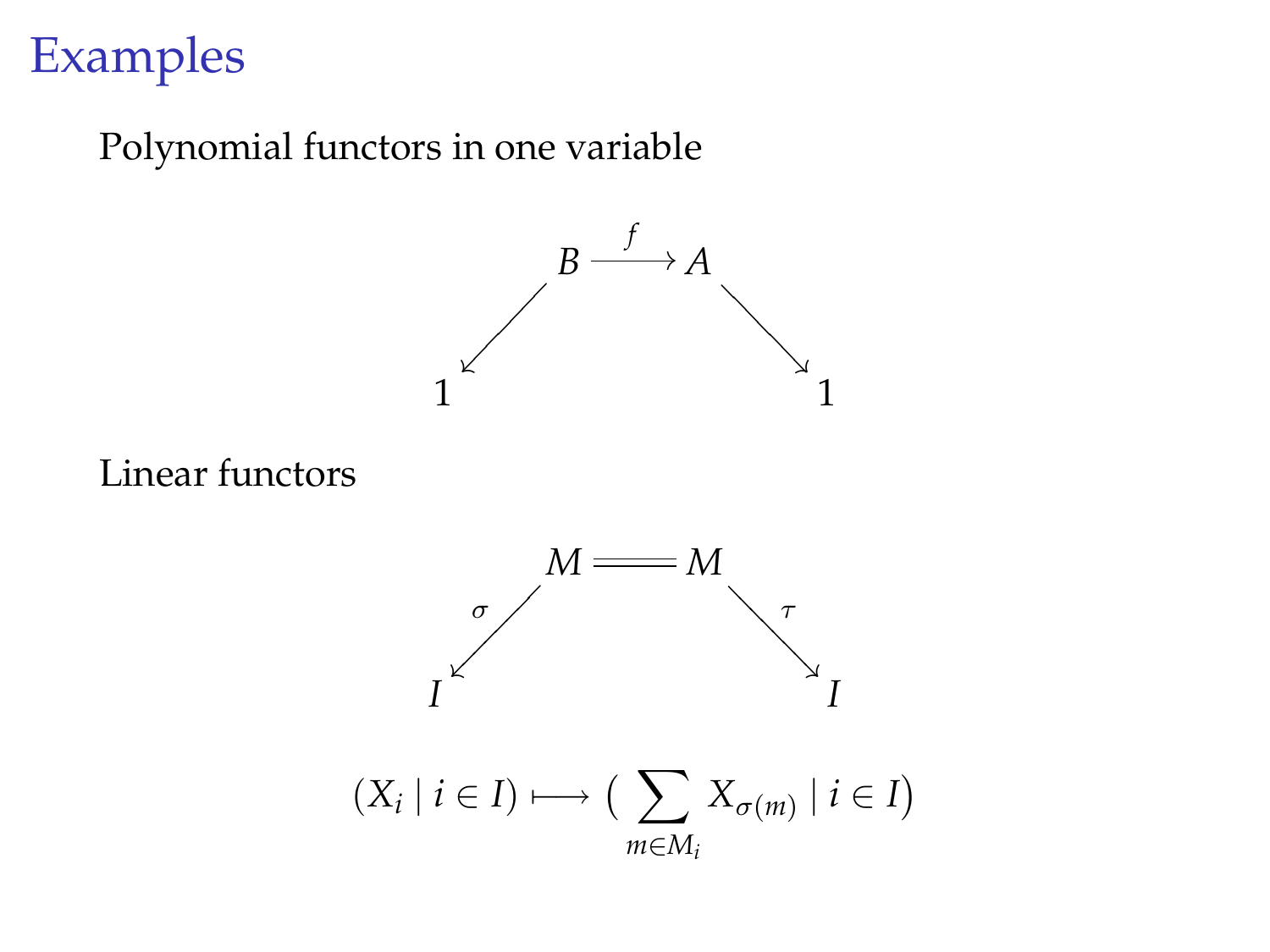### General tree types

The initial algebra for  $P_f : \mathcal{E}/I \rightarrow \mathcal{E}/I$ 



is called the **general tree type** associated to  $f : B \to A$ .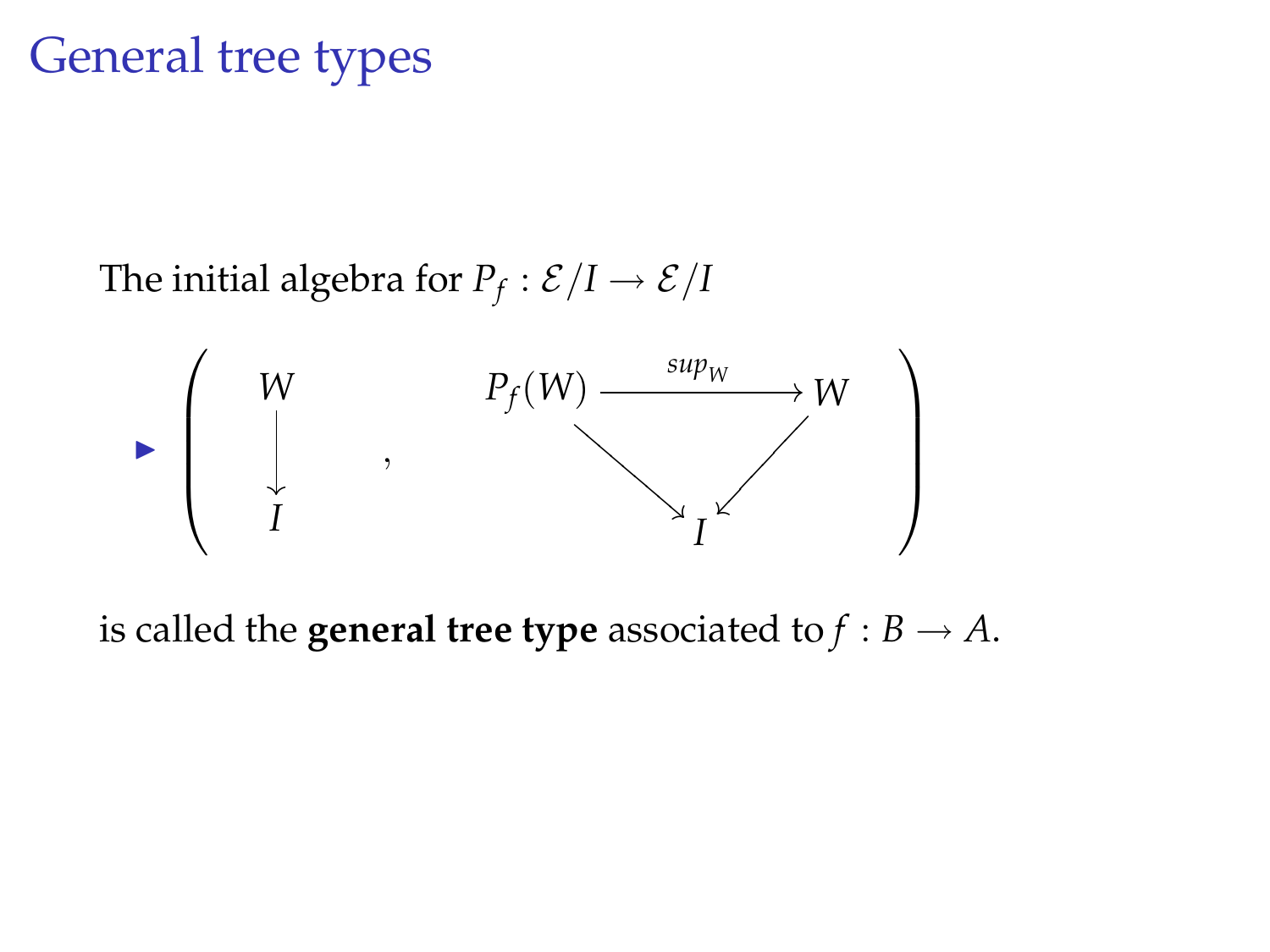$\text{For } a \in A_i \text{ and } h \in \prod_{b \in B_a} W_{\sigma(b)}$ , we think of  $sup_{W_i}(a, h) \in W_{\tau(a)}$ as the tree



**Note.**  $a \in A_i$  iff  $\tau(a) = i$ .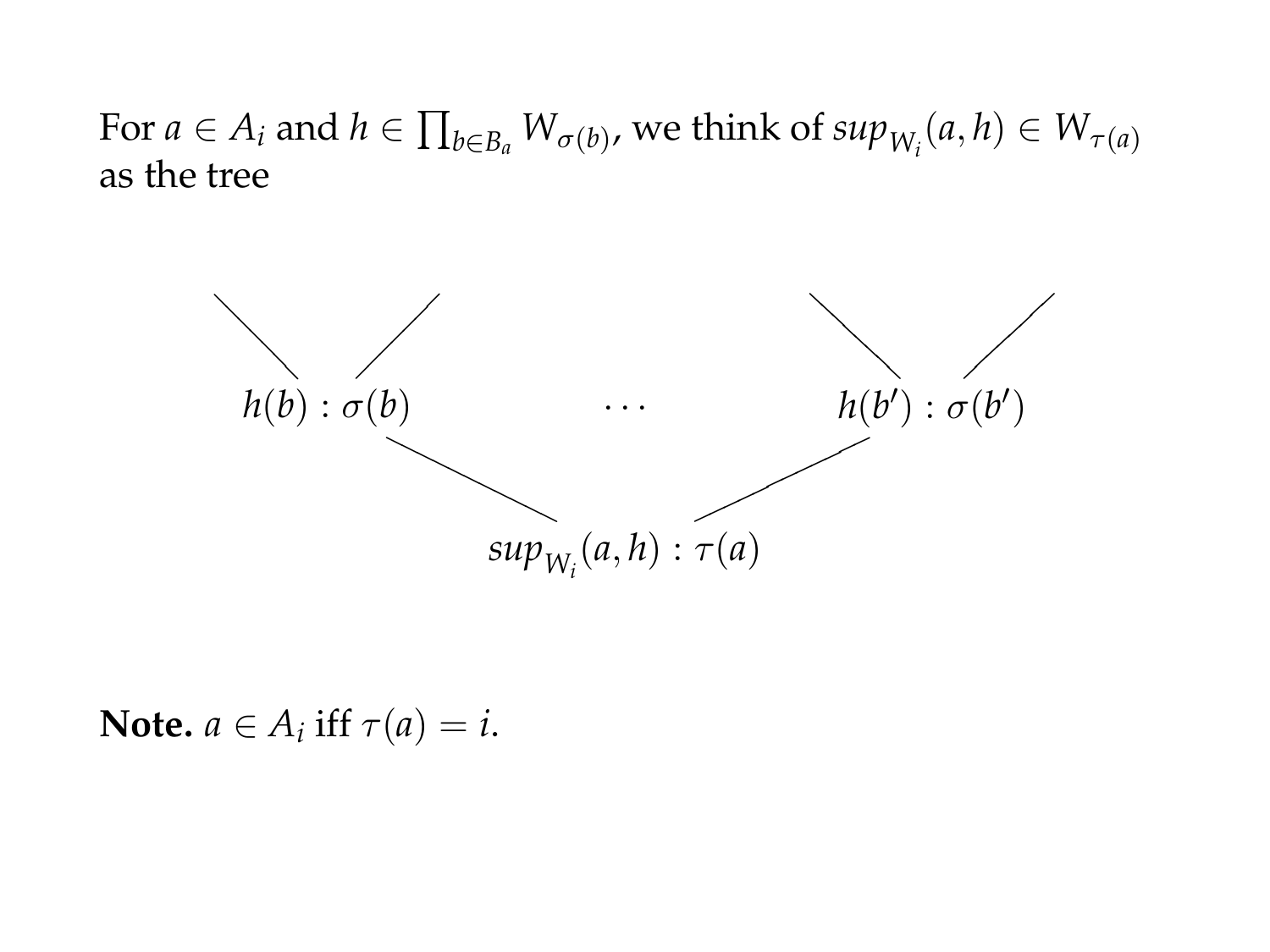## Examples of general trees

\n- \n
$$
\mathbb{N}_i \mid i \in 2
$$
, where\n  $\mathbb{N}_0 = \{ n \in \mathbb{N} \mid n \text{ is even} \}, \quad \mathbb{N}_1 = \{ n \in \mathbb{N} \mid n \text{ is odd} \}.$ \n
\n- \n $\mathbb{N}_1 = \{ n \in \mathbb{N} \mid n \text{ is odd} \}.$ \n
\n- \n $\mathbb{N}_2 = \{ n \in \mathbb{N} \mid n \in \mathbb{N} \}.$ \n
\n- \n $\mathbb{N}_3 = \{ n \in \mathbb{N} \mid n \text{ is odd} \}.$ \n
\n

 $\blacktriangleright$  The free Grothendieck site generated by a coverage.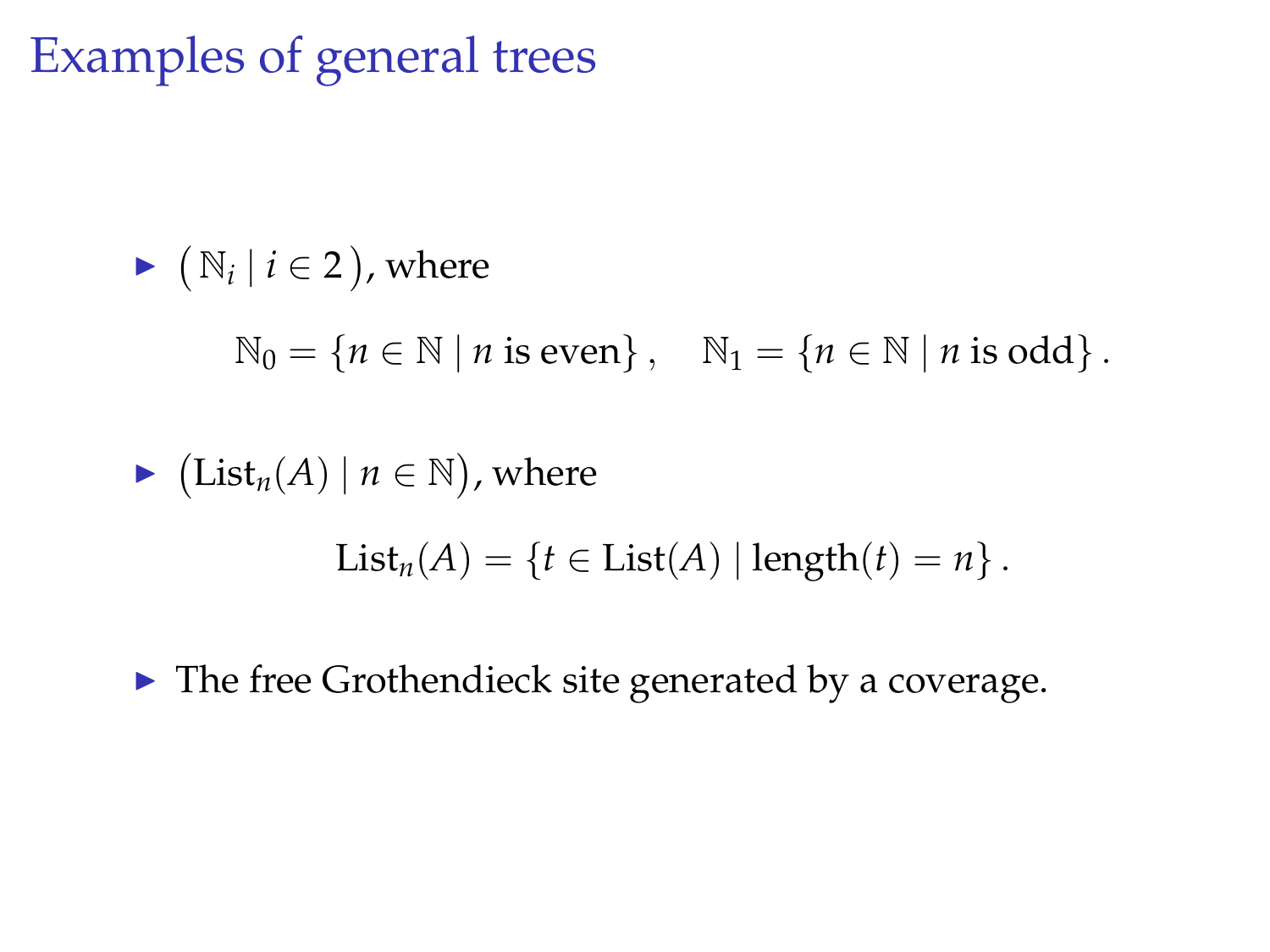### Theorem [G. & Hyland 2004]

Let  $\mathcal E$  be a locally cartesian closed category with finite disjoint coproducts and W-types.

**Every polynomial functor**  $P : \mathcal{E}/I \rightarrow \mathcal{E}/I$  **has an initial** algebra.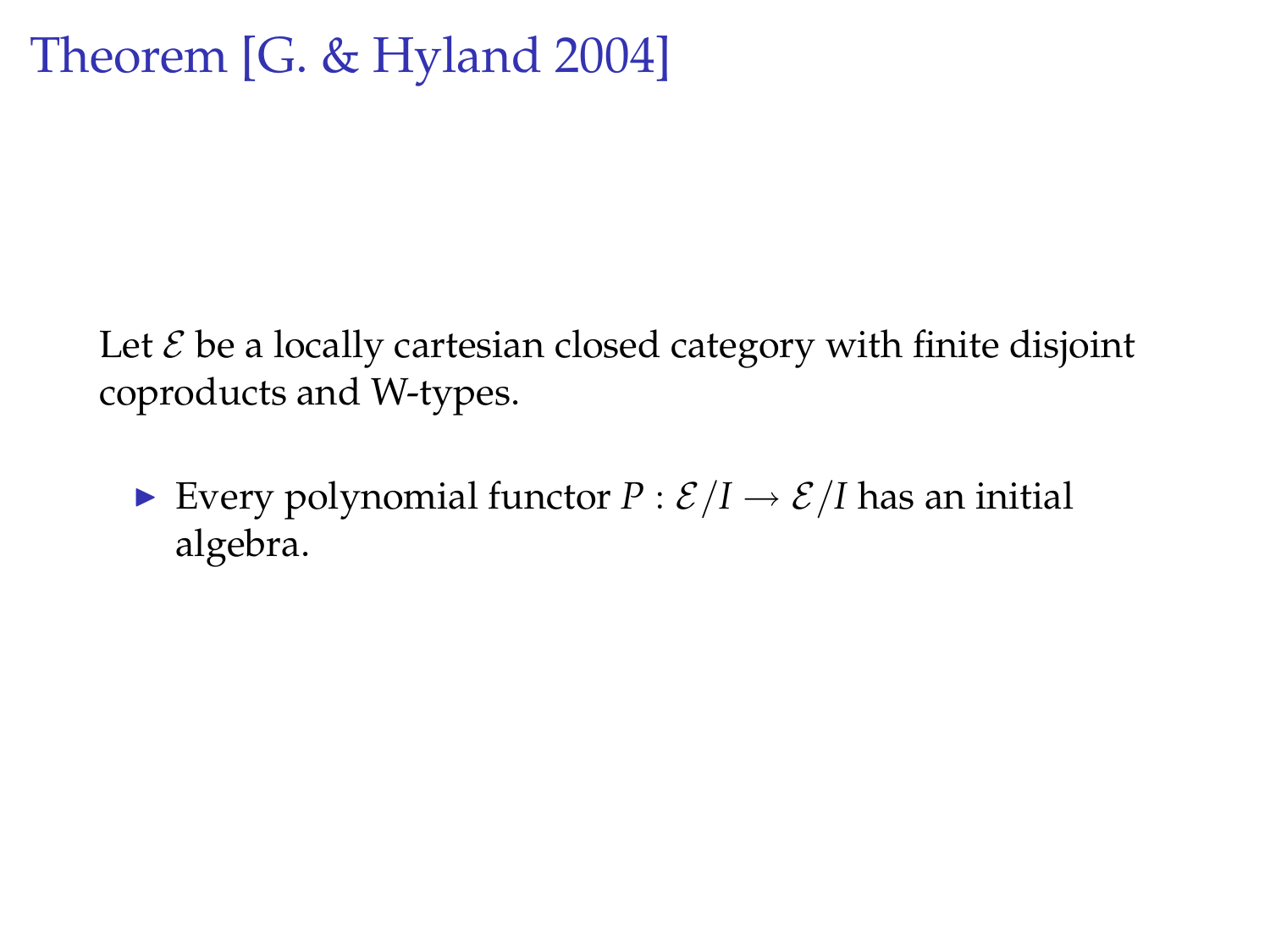## Basic properties

- 1. Identity functors are polynomial
- 2. Composites of polynomial functors are polynomial
- 3. The functor

$$
\text{Poly}(\mathcal{E}/I) \longrightarrow \mathcal{E}/I
$$
\n
$$
P \longmapsto P(1)
$$

is a Grothendieck fibration.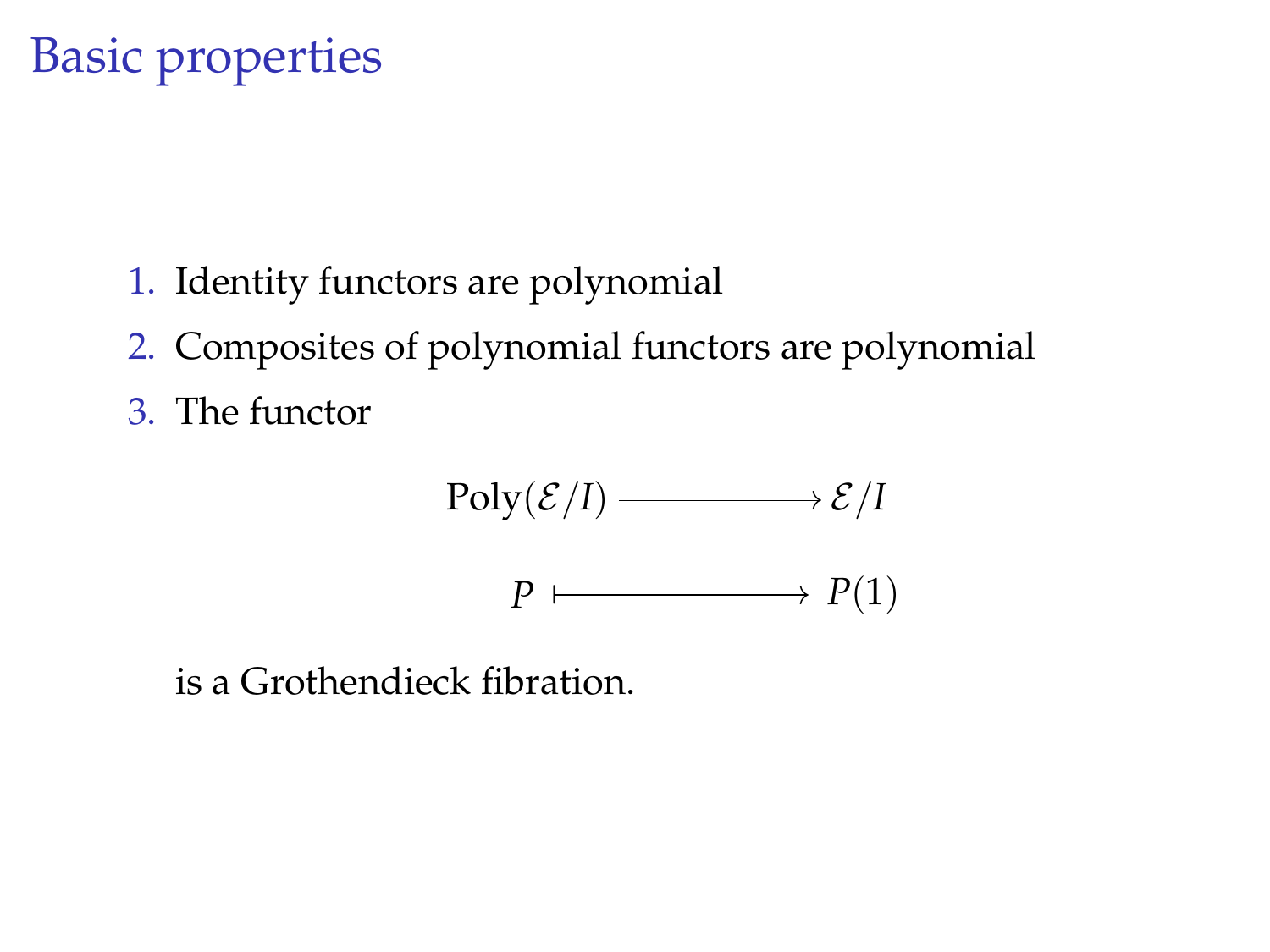### Free monads

Let  $P: \mathcal{C} \to \mathcal{C}$  be an endofunctor.

We say that *P* admits a **free monad** if the forgetful functor

*P*-Alg *U*  $\overset{\downarrow}{\mathcal{C}}$ 

has a left adjoint  $F : C \rightarrow P$ -Alg.

The monad  $(T, \eta, \mu)$  resulting from  $F \dashv U$  is called the free monad on *P*.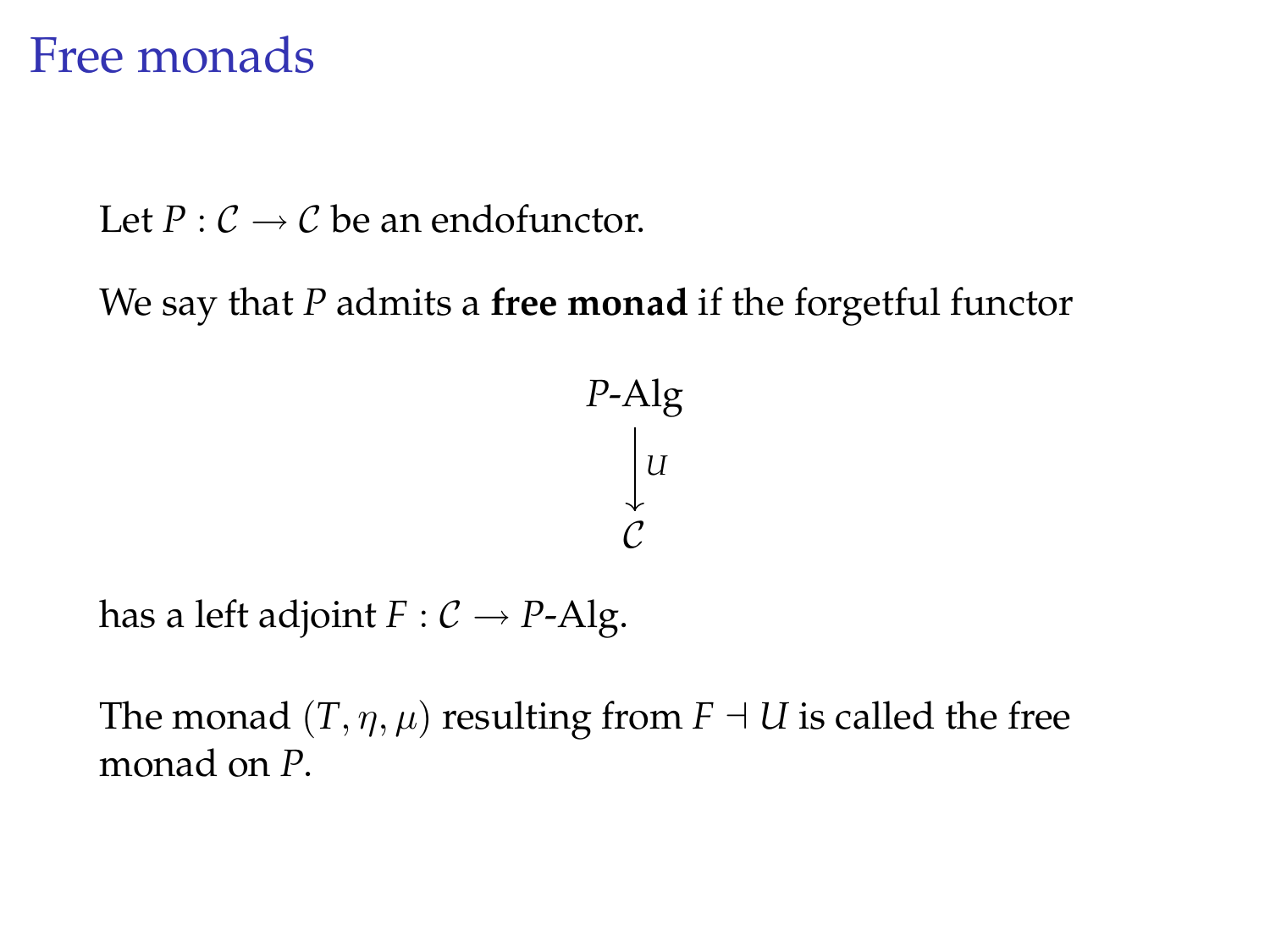Let  $\mathcal E$  be a locally cartesian closed category with finite disjoint coproducts and W-types.

- 1. Every polynomial functor  $P : \mathcal{E}/I \rightarrow \mathcal{E}/I$  admits a free monad.
- 2. The free monad  $(T, \eta, \mu)$  on a polynomial functor is a polynomial monad.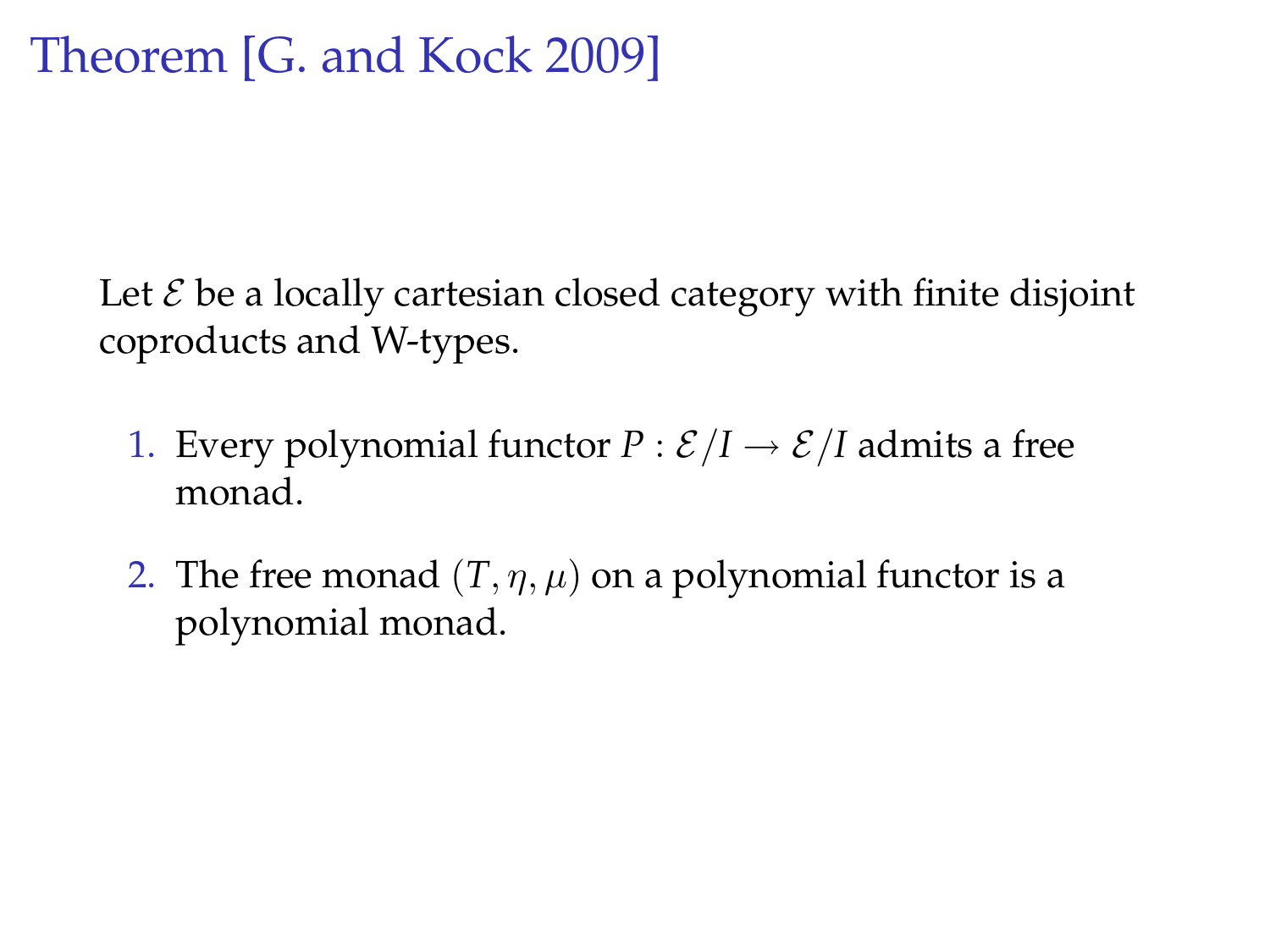### Proof of Part 1.

If  $F: \mathcal{C} \rightarrow P$ -Alg exists, it has to be

$$
F(X) = \mu Y \cdot X + PY.
$$

But the endofunctor

$$
\mathcal{E}/I \longrightarrow \mathcal{E}/I
$$
  
 
$$
\gamma \longmapsto X + P(Y)
$$

is polynomial, since *P* is so.

Hence, it must have an initial algebra.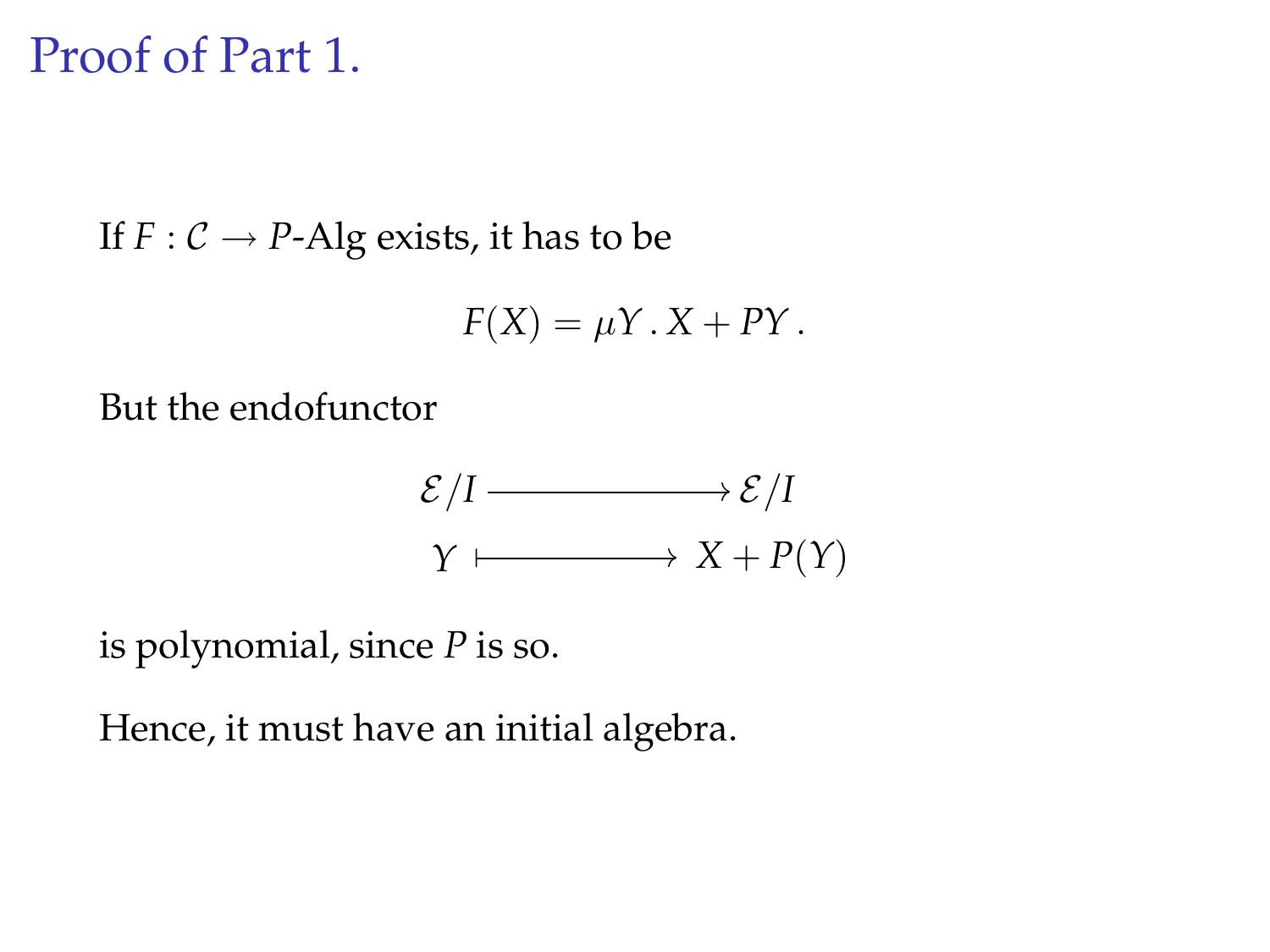### Sketch of the proof of Part 2.

We need to show that *T* is polynomial.

Let  $P : \mathcal{E}/I \rightarrow \mathcal{E}/I$  be given by



Let us temporarily **assume** that  $T : \mathcal{E}/I \rightarrow \mathcal{E}/I$  is given by

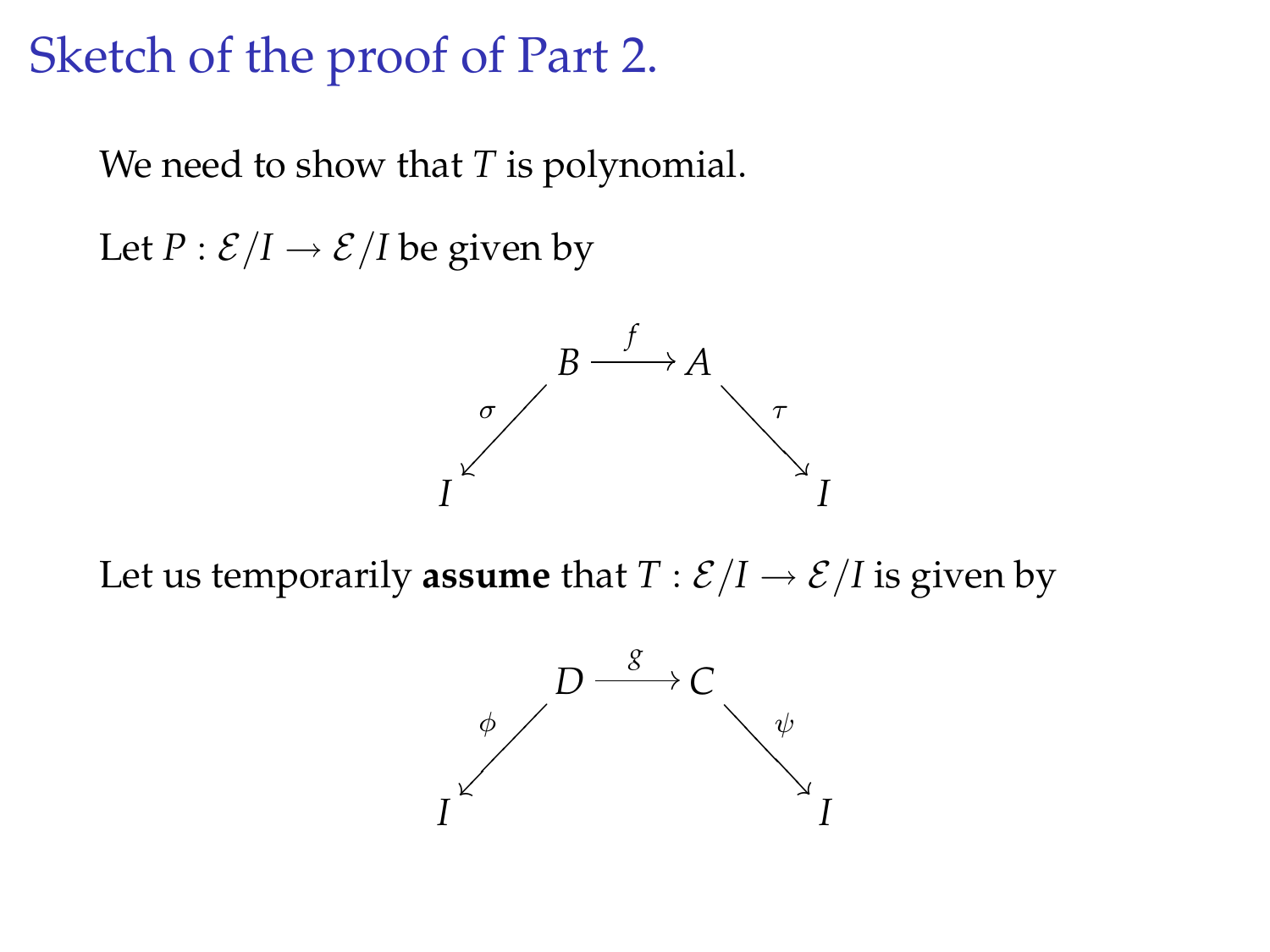#### We have

$$
TX = \mu Y \cdot X + P(Y)
$$

Hence, by Lambek's Lemma, we must have

$$
X + P(TX) \cong TX
$$

Unfolding the definitions of *P* and *T*, we get equations. For example, we get

$$
C_i \cong \{i\} + \sum_{a \in A_i} \prod_{b \in B_a} C_{\sigma(b)} \qquad (i \in I)
$$

All of these equations can be solved via general tree types.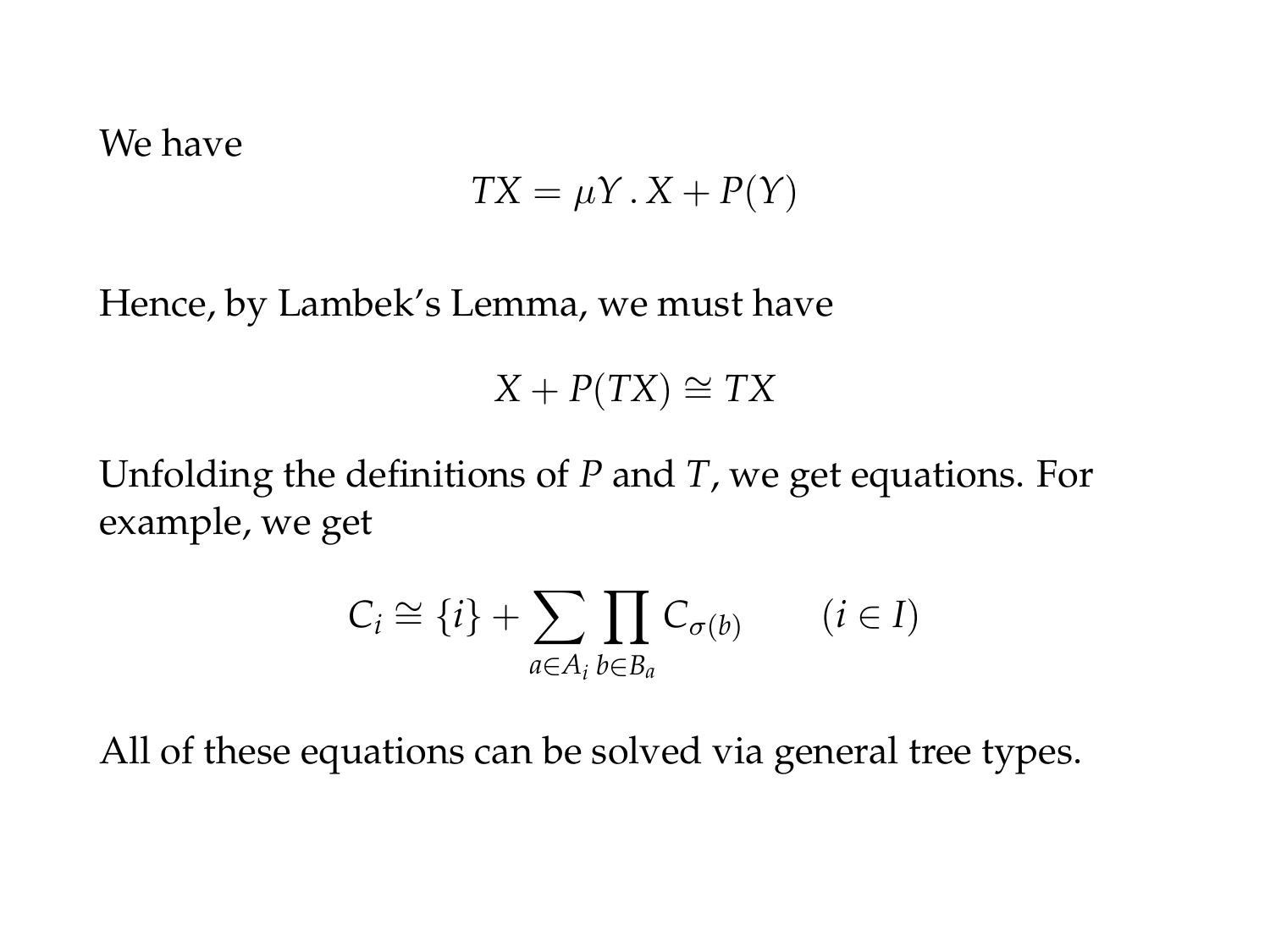We also need to show that  $\eta : \text{Id} \Rightarrow T$  and  $\mu : T^2 \Rightarrow T$  are cartesian. For this, use the following general fact.

**Proposition.** The following are equivalent.

1.  $\phi$  :  $P_g \Rightarrow P_f$  cartesian natural transformation.

2. A diagram

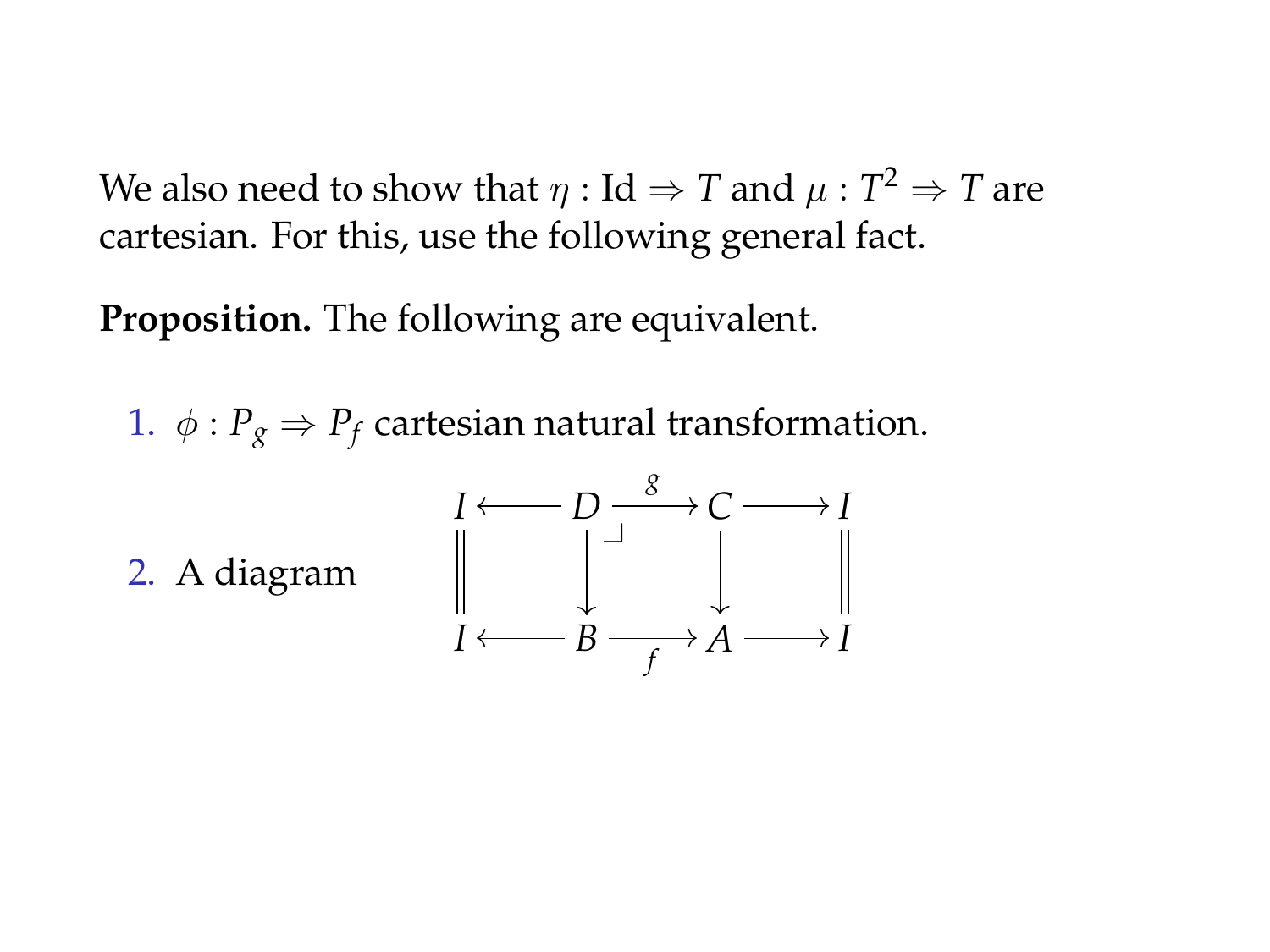### Further topics

- $\blacktriangleright$  Polynomial functors  $P : \mathcal{E}/I \rightarrow \mathcal{E}/I$
- $\blacktriangleright$  The double category of polynomial functors
- $\blacktriangleright$  Base change
- $\blacktriangleright$  Relationship to operads and multicategories